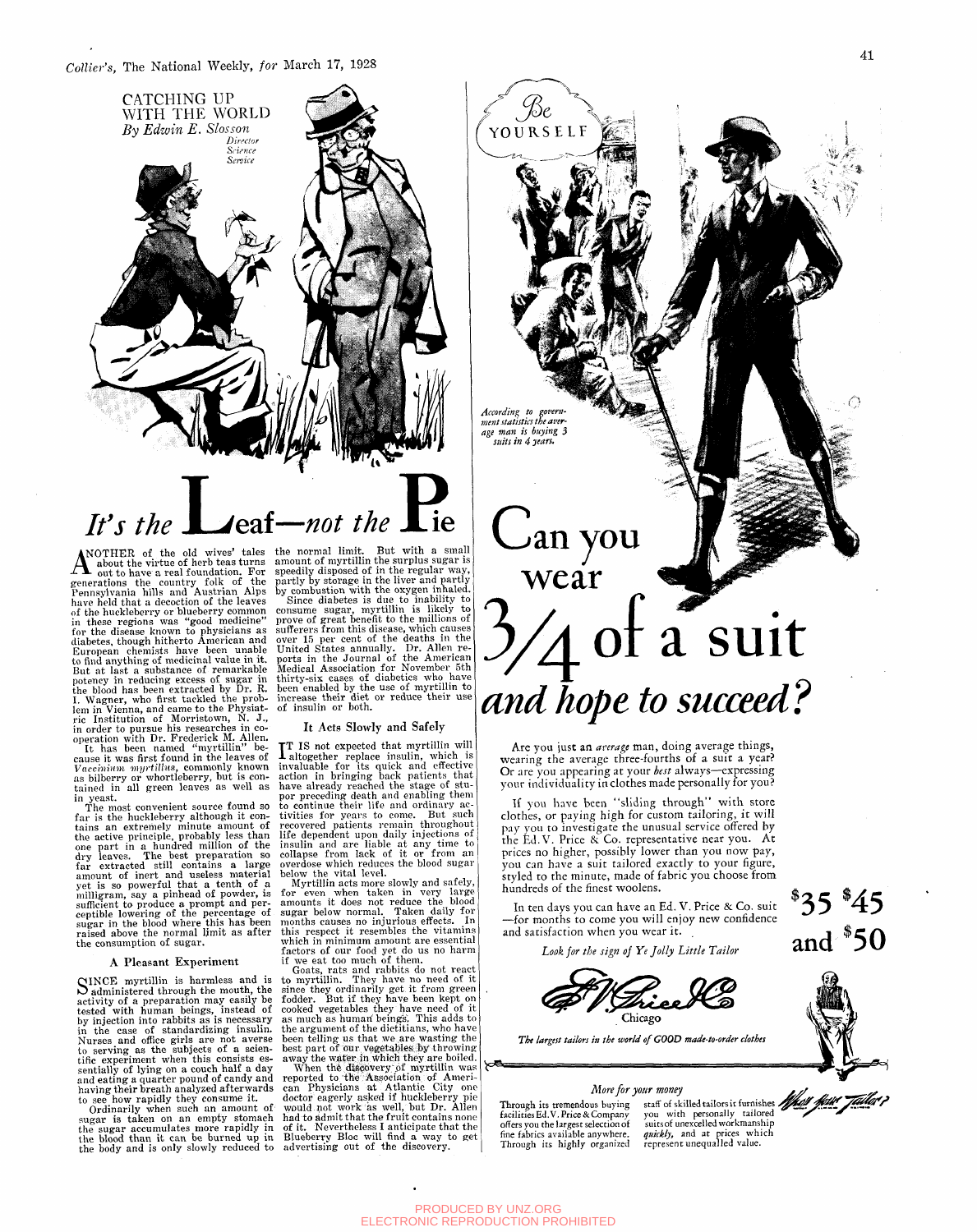## eautitul Hair*ts alwatfs^ I heaUhu hair J*



 $\rm{B}_{\rm{EAUTY...}$  even in hair, is more than skin deep. It comes from *below* the scalp surface. Poor scalp circulation and dandruff are its greatest foes. But if you stop dandruff and stimulate vibrant circulation through your scalp you need not fear thin,

lifeless hair nor baldness.

Glover's penetrates down into the scalp. It clears the clogged hair cells. It stimulates tiny dormant glands to action. Circulation is revived. Dandruff is not just temporarily dissolved, *hut ended.* And, with repeated treatments, hair grows thick, healthy, and beautiful.

#### *tyi KSMedical TreatmenLi*

Great scalp specialists, eminent hairdressers and barbers all recommend Glover's Combination Scalp Treatment. They know it contains no alcohol to dry and tighten the scalp. They have seen it work wonders for men and women alike. Yet the treatment is very simple—ideal to use at home.

This treatment consists of Glover's Imperial Mange Medicine and Glover's Medicated Soap — (all good druggists carry both products). Use them according to the simple directions. The medicine revitalizes your whole scalp — below the surface. The soap brings medicinal cleanliness to your scalp and a glorious soft lustre to your hair.

The persistent and patient use of this treatment will bring you beautiful hair—because it will bring you thick *healthy* hair! That has been proved in thousands and thousands of cases!

> free! hooklet about hair *7 tyC, bookletabouihair health. Address H. Clay Glover Co., Inc., Dept.* Z,, *119 Fifth Avenue, New York, N. Y.*

**COMBINATION MANGE MEDICINE w/MEDICATED SOAP SCALP TREATMENT** 

**95c at Drug and Department Stores** 



**NOTICE THE ODOR**  The clean tar odor (not found in imitations) is essential where positive results are desired. This odor, however, disappears immediately after shampooing with the Medicated Soap.

### The Brantland Heir

#### *Continued from page 15*

 $\textup{complex}$ es matters," said $\textup{zCoyle,}$  returning the old man's shrewd gaze. "To try to hurt you somebody must have known that the little chap was your only grandson."

₩.

"Of course," snapped Brantland. "Everybody knows that who reads newspapers. I've settled a fortune on him. That's known too. My life's insured in his favor, besides."

The old man frowned like an ancestral painting. In spite of himself Coyle sought a diversion.

"If I may say so," he said, "your son has had a rather wild reputation. May I remain until he returns, so that I can comb through his life to find a clue?"

"This is your job," the old man replied. "If you can settle this matter, that \$10,000 reward goes for you as well as for anybody else."

"Candidly, Mr. Brantland," Coyle said, "I know that you were rather pleased to have your son go to Europe for a year or so after his marriage, and I wonder whether or not anything happened there to bring this about?"

"That's exactly what you're here to find out," said Brantland.

THE testy old man left the matter in<br>the detective's hands and motored back HE testy old man left the matter in to his own home. Coyle sat for an hour or more in the study, waiting for George Brantland to return, but hoping that Mrs. Brantland might be first home. He then called a servant, the only one in the house, excepting the governess. By bold and outright queries, Coyle obtained nothing from her beyond the fact that she had been in the household for three years, that Mr. and Mrs. Brantland were not overly affectionate and that she had nothing ill to say about the governess, Miss Aker.

"If Miss Aker isn't in bed, please send her here," said Coyle.

He heard the Irishwoman's strident voice calling the governess' name and a quavering reply. Irresolute footsteps sounded on the stairs. Coyle reached for a telephone, and his loud voice screened the further approach of the . governess.

"Yes," he barked into the receiver, "Lieutenant Morgan? You've-found a youngster answering the description of the Brantland child? Where? -Who did it?" His voice rose to an excited pitch: "Hold him there; I'll be right over. At once."

He put up the receiver and, thinking he heard a knock at the door, cried, "Come in." Nobody came. Coyle went to the door and opened it. There was nobody in sight along the passageway leading from the study to the double front doors. He called for the servant, and the Irishwoman peered over the top of a balustrade from an upper floor.

"Where's Miss Aker?" he demanded. The woman nearly fell down the stairs with surprise.<br>"She went down there," she protested.

"She went down there," she protested. To follow up her words she descended<br>costains and joined Coule in a hunt the stairs and joined Coyle in a hunt through the kitchen, a greenhouse in the rear and back yard and cellars. The

governess had vanished. Coyle nurried in a cab to police head-<br>category The sergeant on duty recepquarters. The sergeant on duty recognized him and advised that Mr. Grantland, father of the kidnapped child, had<br>left. Cerle esked for Lieutenent Merleft. Coyle asked for Lieutenant Morgan. Lieutenant Morgan took Coyle into an interior office, a drab, ill-smelling room. Sounds of sobbing came from a side door. The lieutenant curt-<br>-- suplained that a voung woman was in ly explained that a young woman was in there who had come in search of the<br>Departured compater Brantland youngster.

"She carried on like a mad woman when I told her we hadn't found him," said Morgan.

"If you don't mind," said Coyle quietly, "I'd like to see her alone."

The lieutenant acceded to Coyle's wish. Until beyond midnight they remained

there, the detective alternately soothing and gruff of tone, the woman weeping

throughout the ordeal, breaking at last into a sobbing story.

When she had gone in care of a police sergeant to the Brantland home Detective Coyle stretched his length in a chair and slumbered, after the manner of a man lacking nerves, until the morning.

Just before noon, still unshaven and dusty from a tiresome country ride, he arrived at Elbert Brantland's law offices. A secretary admitted Coyle to the old man's presence.

"The police are as helpless as ever," Brantland began by way of greeting. "What have you found out?"

Coyle calmly helped himself to a cigar, deliberately lit it and sat down before his pacing principal.

"I think I've learned what you want to know," he said quietly.

The old man paused.

"Have you found the child?"<br>"No " said Carle No, Said Coyle.<br>"Than why waste

Then why waste my time: Snapped<br>TReastland old Brantland.<br>Covia emiled

Coyle smiled disarmingly. Tou know better than anybody else where your grandson is, he said.<br>"Whot do you mean?"

What do you mean: growled Brantland.

Because you kidnapped him, said<br>wla "But.perhans that isn't the right Coyle. "But perhaps that isn't the right"<br>word when all you did was to have him word when all you did was to have him<br>earried off to your farm at Woodstock" carried off to your farm at Woodstock.<br>"Old Brantland straightened un stiff" Old Brantland straightened up stiff

and glowering.<br>" $C_0$  on " he eaid grimly

"Your daughter-in-law v  $\mathbb{Z}^n$  said Covle, calmly smoking, "When" on, said Coyle, calming ghoming. "When she went away to her sister's marriage, I knew something was wrong. I had heard about your some entangled with a girl, and that governess roomed not personally, I mean, but so young and so long in my service. prairied a phony conversation to police headquarters when I knew she was eavesdropping outside the door. I five tended that I. was calling morgan of the had found the child. Before I could had found the child. Before I could open the door she had vanished. She with her." He paused to relight his with her." He paused to relight his right. This morning at Woodstock I. learned that your chauffeur had stopped<br>on his way out vesterday afternoon to on his way out yesterday afternoon to

Old Man Brantland

"Chauffeurs don't gorge on conesually," said Coyle. "Now"-he leaned across the desk and fixed Brantland with smiling eyes—"you know what you set out to discover: whether or not the boy is your daughter-in-law's son. It's a variation of King Solomon's trick, Mr. Brantland, and it worked just as well," $\blacksquare$ 

THE old man's features relaxed. His eyes moistened.

"You're right, Coyle," he said huskily-

"I suppose," the detective added, "your son and wife know their business. They only deceived you for what they thought was everybody's good. Now that you know the truth, it's rather creditable to the two women, isn't it?"

Brantland nodded.<br>GTALL "I'd like to apologize to young Mrs. Brantland for thinking harshly of her," said Coyle, rising. "She must have known, and taken the Aker girl into her home. Risky, but damned decent. The man's to blame in this case. I'd like to tell her so."<br>"That isn't necessary," said Brant-

"That isn't necessary," said Brantland. He followed the detective to the door. "Now you've settled one thing, how can that boy be returned to his home without telling the newspapers?" "Simple," said Coyle. "He just turned up at your farm. Ran away for a joke. He's too young to be doubted or questioned."

"That ten thousand is yours, Coyle," said Old Brantland.

"Better give the chauffeur five hundred," grinned Coyle. "He had one terrible night with that kid."